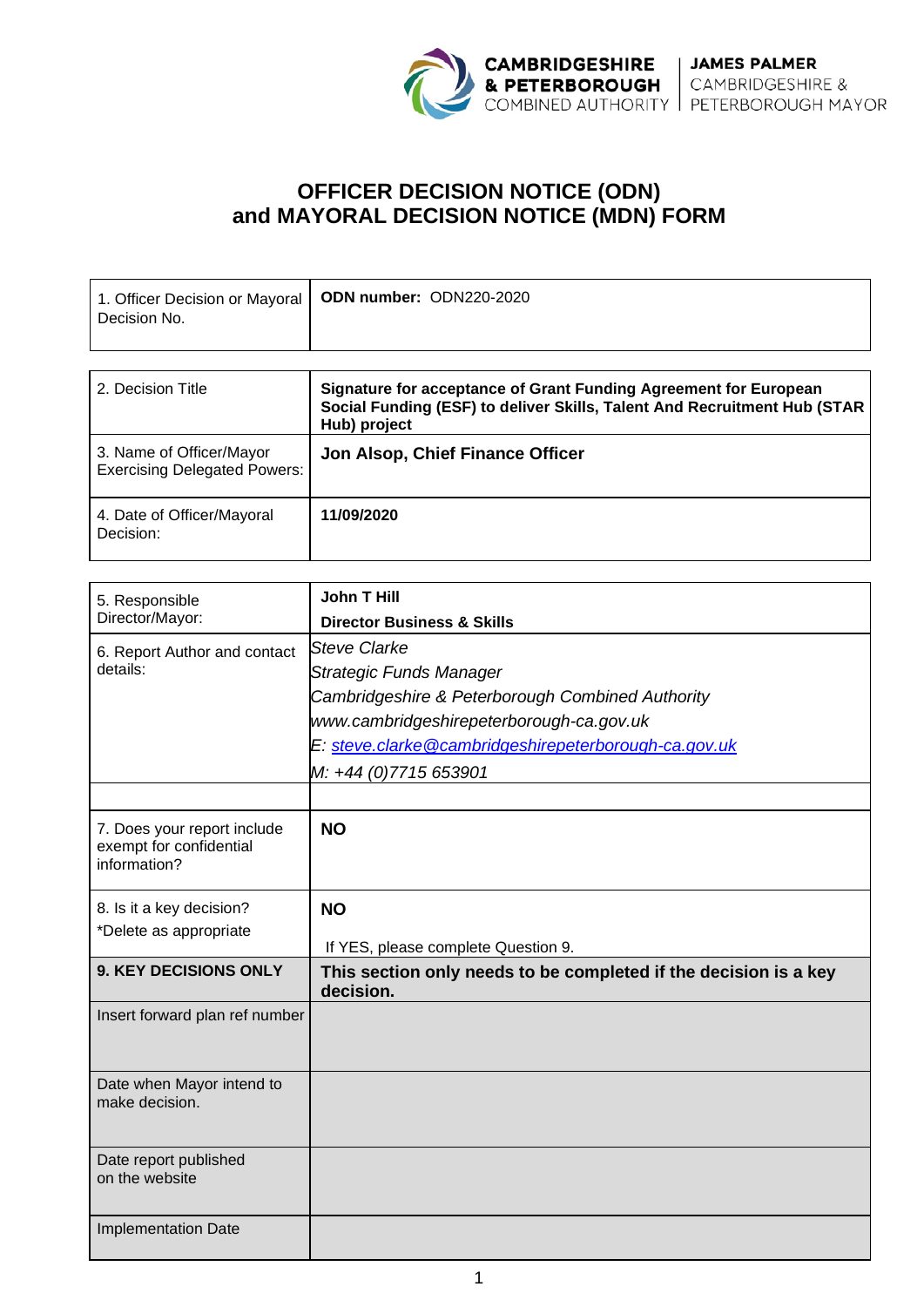

| Does the report have any<br>annex that contains exempt<br>information? | <b>NO</b> |
|------------------------------------------------------------------------|-----------|
|                                                                        |           |

| 10. Decision taken<br>Please consult with Legal prior<br>to completing this section. | The Chief Finance Officer agreed to sign the Grant Funding Agreement<br>issued from Department for Work and Pensions (DWP) for European<br>Social Funding (ESF) towards 50% of the delivery of the STAR Hub<br>project. By accepting the ESF funding of £2,035,547.00 there is also a<br>commitment by CPCA to match fund an equivalent sum. |
|--------------------------------------------------------------------------------------|----------------------------------------------------------------------------------------------------------------------------------------------------------------------------------------------------------------------------------------------------------------------------------------------------------------------------------------------|
| 11. Authorisation                                                                    | This decision has been taken under:                                                                                                                                                                                                                                                                                                          |
| *Delete as appropriate                                                               | *General authorisation (those decisions delegated to officers as per<br>the Constitution):                                                                                                                                                                                                                                                   |
| <b>Please consult with</b><br>Legal prior to<br>completing this section.             | Delegations to the Chief Finance Officer:<br>To accept grant offers on behalf of the Combined Authority, subject to<br>all the terms and conditions set out by the grant awarding body $-$<br>(chapter 17 paragraph 5.5 in the CPCA constitution)                                                                                            |

| 12. Background Information | As part of the Business Growth Service (BGS) the Skills, Talent<br>And Recruitment Hub (STAR Hub) project is one of the key<br>project themes aiming to provide support to Employers,<br>Employees, Job seekers and individual seeking retraining or<br>employment opportunities.                                                                                                                                                                                                                 |
|----------------------------|---------------------------------------------------------------------------------------------------------------------------------------------------------------------------------------------------------------------------------------------------------------------------------------------------------------------------------------------------------------------------------------------------------------------------------------------------------------------------------------------------|
|                            | As part of the whole BGS development process and the<br>approvals given for the Service by the Business Board, Skills<br>Committee and Combined Authority boards, who have approved<br>the Strategic Outline Business Case, Outline Business Case and<br>due to receive the Full Business Case for approval this month.<br>The approvals were given at both SOBC and OBC stage to bid<br>for ESF to deliver the STAR Hub project with 50% of the costs of<br>this programme being covered by ESF. |
|                            | Now upon completion of a successful bidding process the CPCA<br>is being offered £2,035,547 ESF through a Grant Funding<br>Agreement with DWP.                                                                                                                                                                                                                                                                                                                                                    |
|                            | This Officer Decision Notice seeks approval for signing of the<br>Grant Funding Agreement so that the CPCA can accept and<br>receive £2,035,547 of ESF towards the STAR Hub total project<br>value of £4,071,094. The ESF funding of £2,035,547.00 includes<br>a commitment by CPCA to match fund an equivalent sum which<br>is part of the BGS funding package.                                                                                                                                  |
|                            | This funding will be claimed over 3 years quarterly subject to<br>completion of satisfactory claims to DWP each quarter with<br>evidence to support claims being provided by the contractor<br>appointed to deliver the BGS.                                                                                                                                                                                                                                                                      |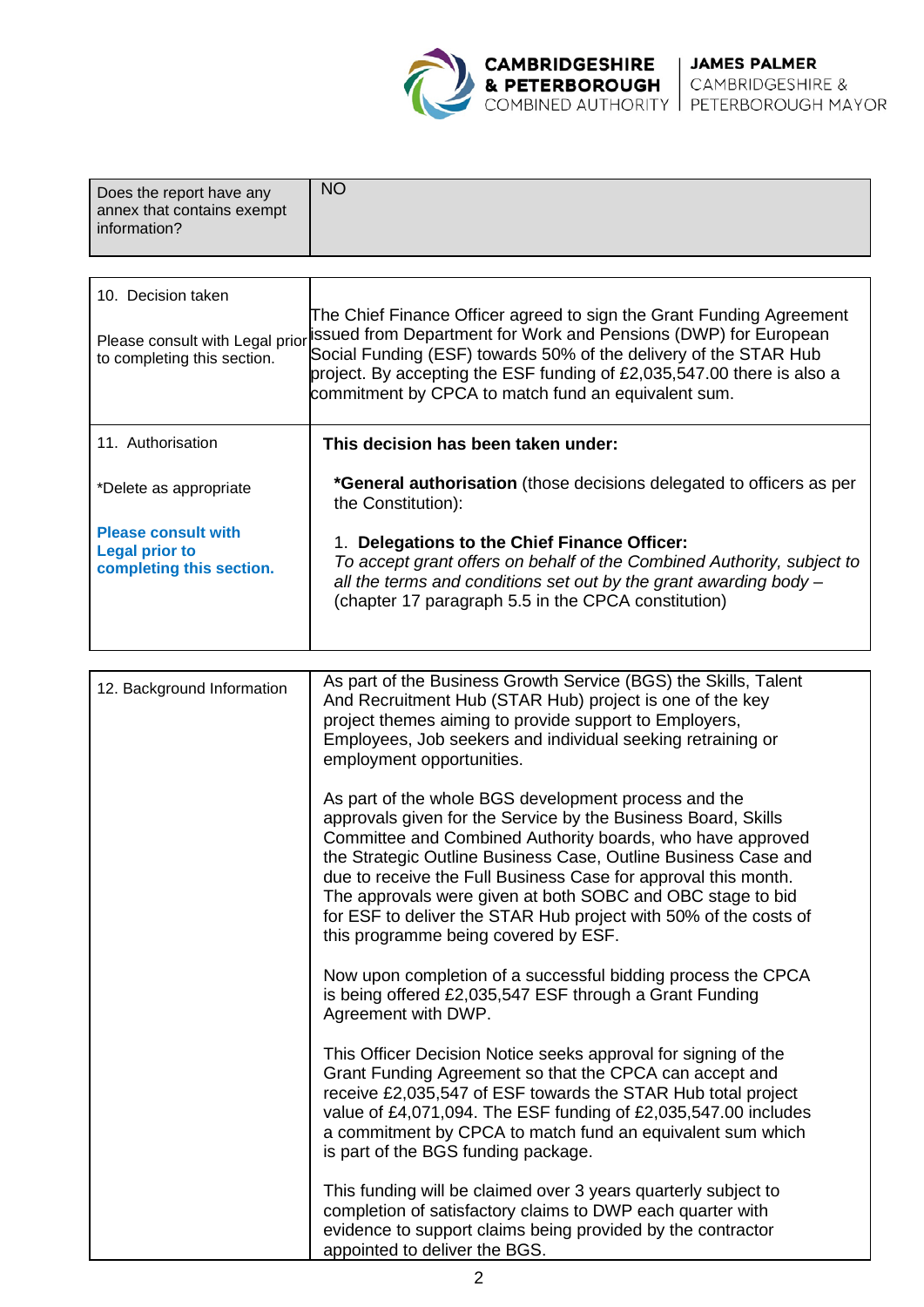

 $\Gamma$ 

┱

٦

| 13. Alternative options<br>considered.                | List alternative options considered and rejected and the reasons for<br>rejection. NOTE: Do not leave this section blank or put 'None'. There is always<br>an alternative even if it is to do nothing.                                                                                                                                                                                                                                                                                                                                                                                                                                                                                                                                                                                                                                                                                                                                                                                                                                                                                                                                                                                                                                                                                                                                                                                                                                                                                                                                                                                                                                                                                                                                                                                                                                                           |                                                                     |  |  |
|-------------------------------------------------------|------------------------------------------------------------------------------------------------------------------------------------------------------------------------------------------------------------------------------------------------------------------------------------------------------------------------------------------------------------------------------------------------------------------------------------------------------------------------------------------------------------------------------------------------------------------------------------------------------------------------------------------------------------------------------------------------------------------------------------------------------------------------------------------------------------------------------------------------------------------------------------------------------------------------------------------------------------------------------------------------------------------------------------------------------------------------------------------------------------------------------------------------------------------------------------------------------------------------------------------------------------------------------------------------------------------------------------------------------------------------------------------------------------------------------------------------------------------------------------------------------------------------------------------------------------------------------------------------------------------------------------------------------------------------------------------------------------------------------------------------------------------------------------------------------------------------------------------------------------------|---------------------------------------------------------------------|--|--|
|                                                       | Alternative options considered:                                                                                                                                                                                                                                                                                                                                                                                                                                                                                                                                                                                                                                                                                                                                                                                                                                                                                                                                                                                                                                                                                                                                                                                                                                                                                                                                                                                                                                                                                                                                                                                                                                                                                                                                                                                                                                  |                                                                     |  |  |
|                                                       | Do not accept Grant Funding offer from DWP and then not sign the<br>agreement - this option not recommended as it denies the delivery of<br>this much needed skills and recruitment programme of support to<br>the communities in CPCA area.                                                                                                                                                                                                                                                                                                                                                                                                                                                                                                                                                                                                                                                                                                                                                                                                                                                                                                                                                                                                                                                                                                                                                                                                                                                                                                                                                                                                                                                                                                                                                                                                                     |                                                                     |  |  |
| 14. Financial Implications                            | The Grant Funding Agreement from DWP provides £2,035,547 towards the<br>delivery of Skills, Talent And Recruitment Hub (STAR Hub) project being<br>delivered as part of the Business Growth Service (BGS).<br>Please include:<br>The total cost of the STAR Hub project is £4,071,094 and is made up of<br>$\bullet$<br>£2,035,547 ESF and £2,035,547 funded from funding package allocated<br>in the CPCA MTFP for the Business Growth Service (BGS).<br>Budget code will be through Growth Company/BGS but CPCA/Growth<br>Co will cashflow contractor on delivery and will claim ESF component<br>back quarterly through DWP<br>Whole BGS is being funded through combination of LGF, BEIS Growth<br>Hub funding, CEC funding, further ERDF (currently awaiting award) and<br>CPCA revenue budget already approved by CA board<br>The budget codes for this project are being created in the MTFP for the<br>Business Growth Service within Business & Skills directorate.<br><b>Strategy for the Creation of The Growth Service Delivery Fund</b><br>Total LGF Capital Equity Investment by the Business Board<br>£5,407,000 CX5060<br><b>ERDF Funding</b><br>£5,291,601<br><b>ESF Funding</b><br>£2,035,547<br>Total ESIF Revenue Funding, Applied for by CPCA<br>£7,327,148<br><b>CPCA budget for Growth Hub</b><br>£738,000 CX0097<br>CPCA Skills Strategy Implementation budget<br>£150,000 CX0069<br>Local Ind Strategy Implementation budget<br>£150,000 CX0125<br>CPCA contract with Careers Enterprise Company<br>£240,000 CX0087<br>CPCA Enterprise Zone businesses rates receipts<br>£927,000 CX5085<br>Total CPCA Revenue Allocation from the CPCA 2020/21-22/23 MTFP<br>£2,205,000<br>Total SME contributions to the growth coaching service<br>£4,500,000<br>Total Growth Service Delivery Fund for Procurement of the<br>£19,439,148<br>Service |                                                                     |  |  |
|                                                       |                                                                                                                                                                                                                                                                                                                                                                                                                                                                                                                                                                                                                                                                                                                                                                                                                                                                                                                                                                                                                                                                                                                                                                                                                                                                                                                                                                                                                                                                                                                                                                                                                                                                                                                                                                                                                                                                  |                                                                     |  |  |
| 15. Comments from finance                             |                                                                                                                                                                                                                                                                                                                                                                                                                                                                                                                                                                                                                                                                                                                                                                                                                                                                                                                                                                                                                                                                                                                                                                                                                                                                                                                                                                                                                                                                                                                                                                                                                                                                                                                                                                                                                                                                  |                                                                     |  |  |
|                                                       | There are no other financial implications other than those mentioned in 14. The<br>project has been fully costed and cash flowed using a mixture of funding<br>streams. The acceptance of this grant funding is a key element of the project.                                                                                                                                                                                                                                                                                                                                                                                                                                                                                                                                                                                                                                                                                                                                                                                                                                                                                                                                                                                                                                                                                                                                                                                                                                                                                                                                                                                                                                                                                                                                                                                                                    |                                                                     |  |  |
| 16. Comments from legal case<br>holder where relevant | The Grant Funding Agreement and associated documentation have been<br>reviewed by legal services which confirms it is fit for CPCA's purpose to sign.                                                                                                                                                                                                                                                                                                                                                                                                                                                                                                                                                                                                                                                                                                                                                                                                                                                                                                                                                                                                                                                                                                                                                                                                                                                                                                                                                                                                                                                                                                                                                                                                                                                                                                            |                                                                     |  |  |
| 17. Consultation<br><b>Please retain emails to</b>    | * Please tick relevant consultees on<br>this decision.                                                                                                                                                                                                                                                                                                                                                                                                                                                                                                                                                                                                                                                                                                                                                                                                                                                                                                                                                                                                                                                                                                                                                                                                                                                                                                                                                                                                                                                                                                                                                                                                                                                                                                                                                                                                           | Please insert the name of consultee<br>and date of written approval |  |  |
| show that relevant<br>officers have approved          | Chief Executive*                                                                                                                                                                                                                                                                                                                                                                                                                                                                                                                                                                                                                                                                                                                                                                                                                                                                                                                                                                                                                                                                                                                                                                                                                                                                                                                                                                                                                                                                                                                                                                                                                                                                                                                                                                                                                                                 | N/A                                                                 |  |  |
|                                                       |                                                                                                                                                                                                                                                                                                                                                                                                                                                                                                                                                                                                                                                                                                                                                                                                                                                                                                                                                                                                                                                                                                                                                                                                                                                                                                                                                                                                                                                                                                                                                                                                                                                                                                                                                                                                                                                                  |                                                                     |  |  |